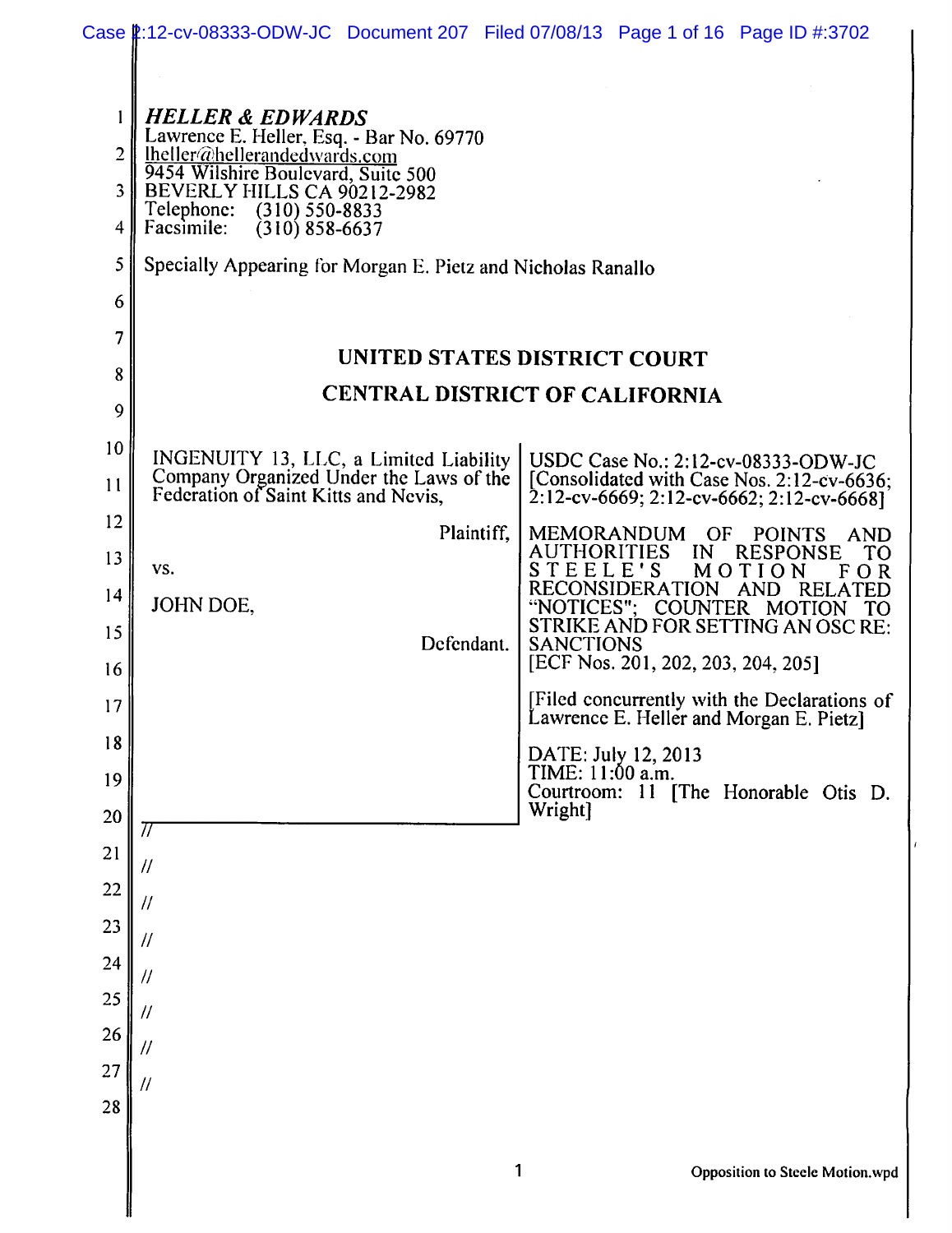|          |      | Case 2:12-cv-08333-ODW-JC Document 207 Filed 07/08/13 Page 2 of 16 Page ID #:3703 |
|----------|------|-----------------------------------------------------------------------------------|
|          |      |                                                                                   |
| ł        |      | <b>TABLE OF CONTENTS</b>                                                          |
| 2        |      | <u>Page</u>                                                                       |
| 3        | Ι.   |                                                                                   |
| 4        | Н.   | MOVING PARTY'S MOTION FOR RECONSIDERATION IS IMPROPER BECAUSE                     |
| 5<br>6   | III. | STEELE HAS VIOLATED HIS DUTY TO MAINTAIN UPDATED CONTACT                          |
| 7        | IV.  |                                                                                   |
| 8        |      | А.                                                                                |
| 9        |      | <b>B.</b>                                                                         |
| 10       | V.   |                                                                                   |
| 11       | VI.  |                                                                                   |
| 12       |      |                                                                                   |
| 13       |      |                                                                                   |
| 14       |      |                                                                                   |
| 15       |      |                                                                                   |
| 16       |      |                                                                                   |
| 17       |      |                                                                                   |
| 18       |      |                                                                                   |
| 19<br>20 |      |                                                                                   |
| 21       |      |                                                                                   |
| 22       |      |                                                                                   |
| 23       |      |                                                                                   |
| 24       |      |                                                                                   |
| 25       |      |                                                                                   |
| 26       |      |                                                                                   |
| 27       |      |                                                                                   |
| 28       |      |                                                                                   |
|          |      |                                                                                   |
|          |      | Opposition to Steele Motion.wpd                                                   |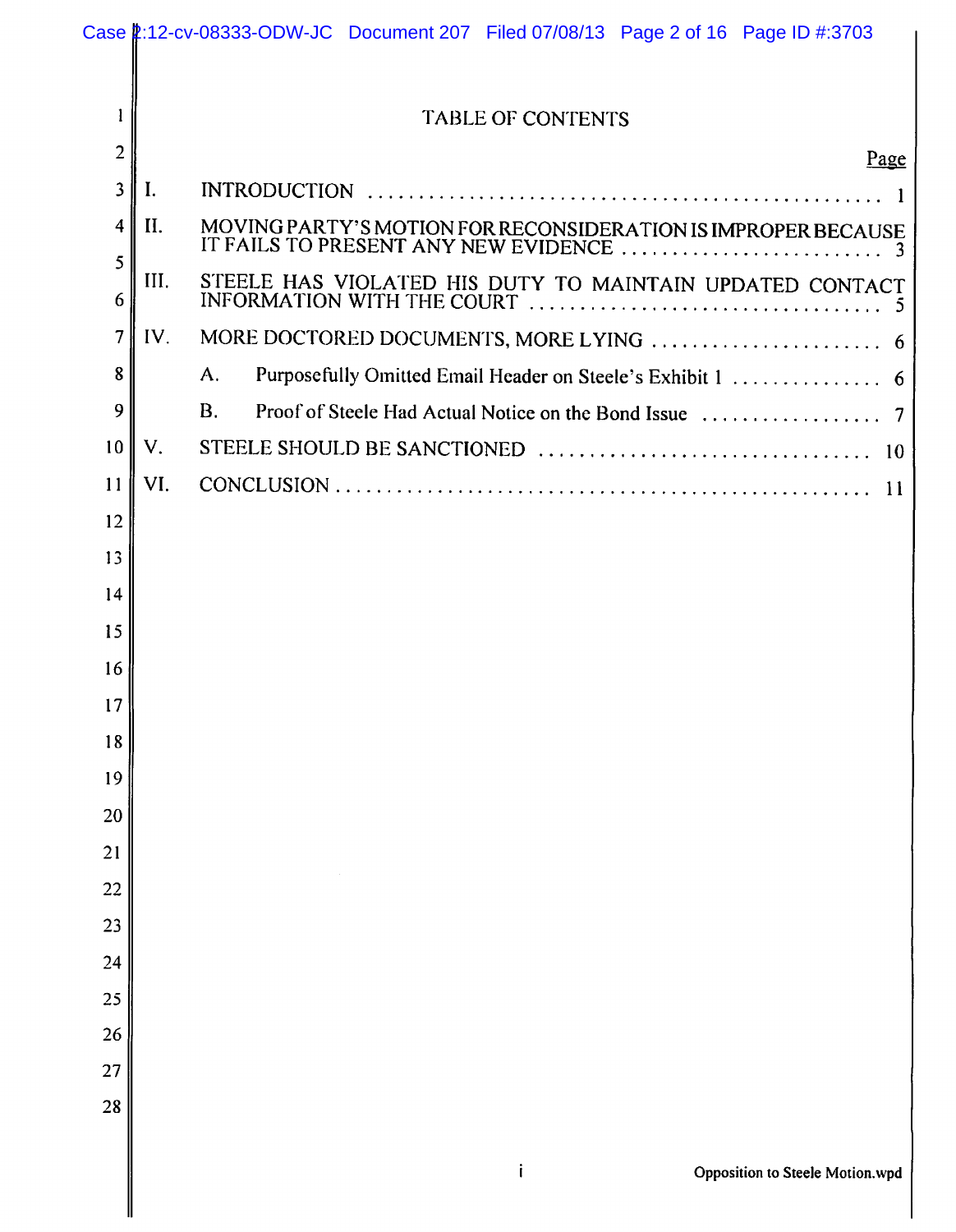|                | Case 2:12-cv-08333-ODW-JC Document 207 Filed 07/08/13 Page 3 of 16 Page ID #:3704 |  |  |  |  |  |
|----------------|-----------------------------------------------------------------------------------|--|--|--|--|--|
|                |                                                                                   |  |  |  |  |  |
|                | <b>TABLE OF AUTHORITIES</b>                                                       |  |  |  |  |  |
| $\overline{2}$ | Page(s)                                                                           |  |  |  |  |  |
| 3              | <b>CASES</b>                                                                      |  |  |  |  |  |
| 4<br>5         | Ausmus v. Lexington Ins. Co.<br>3, 4                                              |  |  |  |  |  |
| 6              | Costello v. United States Gov't                                                   |  |  |  |  |  |
| 7              |                                                                                   |  |  |  |  |  |
| 8<br>9         | National Ecological Found. v. Alexander                                           |  |  |  |  |  |
| 10<br>11       | Orange St. Partners v. Arnold<br>4                                                |  |  |  |  |  |
| 12             | School Dist. No. 1J, Multnomah County, Oregon v. ACandS, Inc.<br>3, 4             |  |  |  |  |  |
| 13             | Siegsworth v. City of Aurora<br>3                                                 |  |  |  |  |  |
| 14<br>15       | Wallis v. J.R. Simplot Co.                                                        |  |  |  |  |  |
| 16             |                                                                                   |  |  |  |  |  |
| 17             | <b>STATUTES</b>                                                                   |  |  |  |  |  |
| 18             | 10                                                                                |  |  |  |  |  |
| 19             | $\overline{\mathbf{3}}$                                                           |  |  |  |  |  |
| 20             | $\overline{3}$                                                                    |  |  |  |  |  |
| 21             |                                                                                   |  |  |  |  |  |
| 22             |                                                                                   |  |  |  |  |  |
| 23             |                                                                                   |  |  |  |  |  |
| 24             |                                                                                   |  |  |  |  |  |
| 25             |                                                                                   |  |  |  |  |  |
| 26             |                                                                                   |  |  |  |  |  |
| 27             |                                                                                   |  |  |  |  |  |
| 28             |                                                                                   |  |  |  |  |  |
|                | ii<br>Opposition to Steele Motion.wpd                                             |  |  |  |  |  |
|                |                                                                                   |  |  |  |  |  |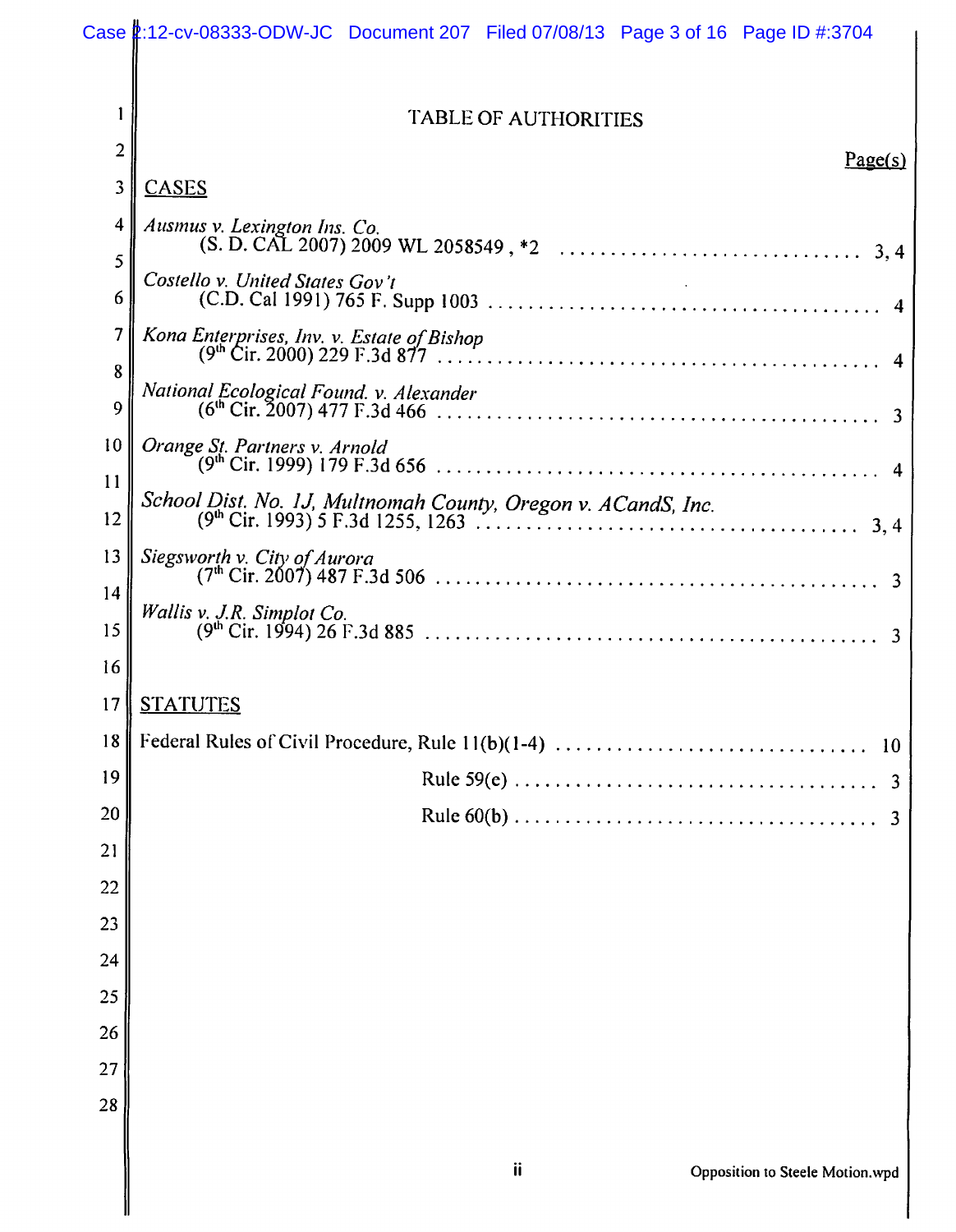#### $\mathbf{1}$  $\mathbf{I}$ . **INTRODUCTION**

One might imagine that after being severely sanctioned by this court for what amounts  $\overline{2}$ to no less than a criminal enterprise which exploited an unknowing court system in order to 3 extort an innocent citizenry, John Steele and his cohorts would think twice before filing frivolous 4 and procedurally defective motions.<sup> $1/$ </sup> One might imagine. Instead, apparently relying on the 5 misguided maxim (at least in this instance) that the best defense is a good offense, Mr. Steele 6 has filed a one-page document, which he styles as a "Motion for Reconsideration," predicated  $\overline{7}$ on his assertion that an email from attorney Morgan Pietz "may cause the court to reconsider its 8 position." (Motion 1:17-18). Not surprisingly Mr. Steele's "Motion for Reconsideration"<sup>22</sup> cites 9 no legal authority whatsoever. 10

To begin with, a motion for reconsideration must be predicated on newly- $11$ discovered, material evidence, or new law. See L.R. 7-18. Specifically, 12

"A motion for reconsideration of the decision on any motion may be made only on the grounds of (a) a material difference in fact or law from that presented to the Court before such decision that in the exercise of reasonable diligence could not have been known to the party moving for reconsideration at the time of such decision, or (b) the emergence of new material facts or a change of law occurring after the time of such decision, or (c) a manifest showing of a failure to consider material facts presented to the Court before such decision. No motion for reconsideration shall in any manner repeat any oral or written argument made in support of or in opposition to the original motion." L.R. 7-18.

22

13

 $14$ 

15

16

17

18

19

20

 $21$ 

Mark Lutz, Paul Hansmeier and Peter Hansmeier have filed what they call "Notices to the 23 Court," which are unsworn pleadings which attempt to evidence that they have not received 24 certain pleadings since going pro se. Among numerous other defects, these "Notices" are neither verified, nor sworn to under penalty of perjury and, to the extent they have any 25 evidentiary value at all, should be struck or at least wholly ignored.

<sup>&</sup>lt;sup>2</sup> The motion for reconsideration was originally filed at ECF No. 201. However, Steele omitted the June  $23^{rd}$  email from the original Motion for Reconsideration. Thereafter, Steele filed an "Amended" Motion for Reconsi 27 28 original motion, except that someone hand wrote the word "Amended" across the caption, and it contains the missing Exhibit 1 email.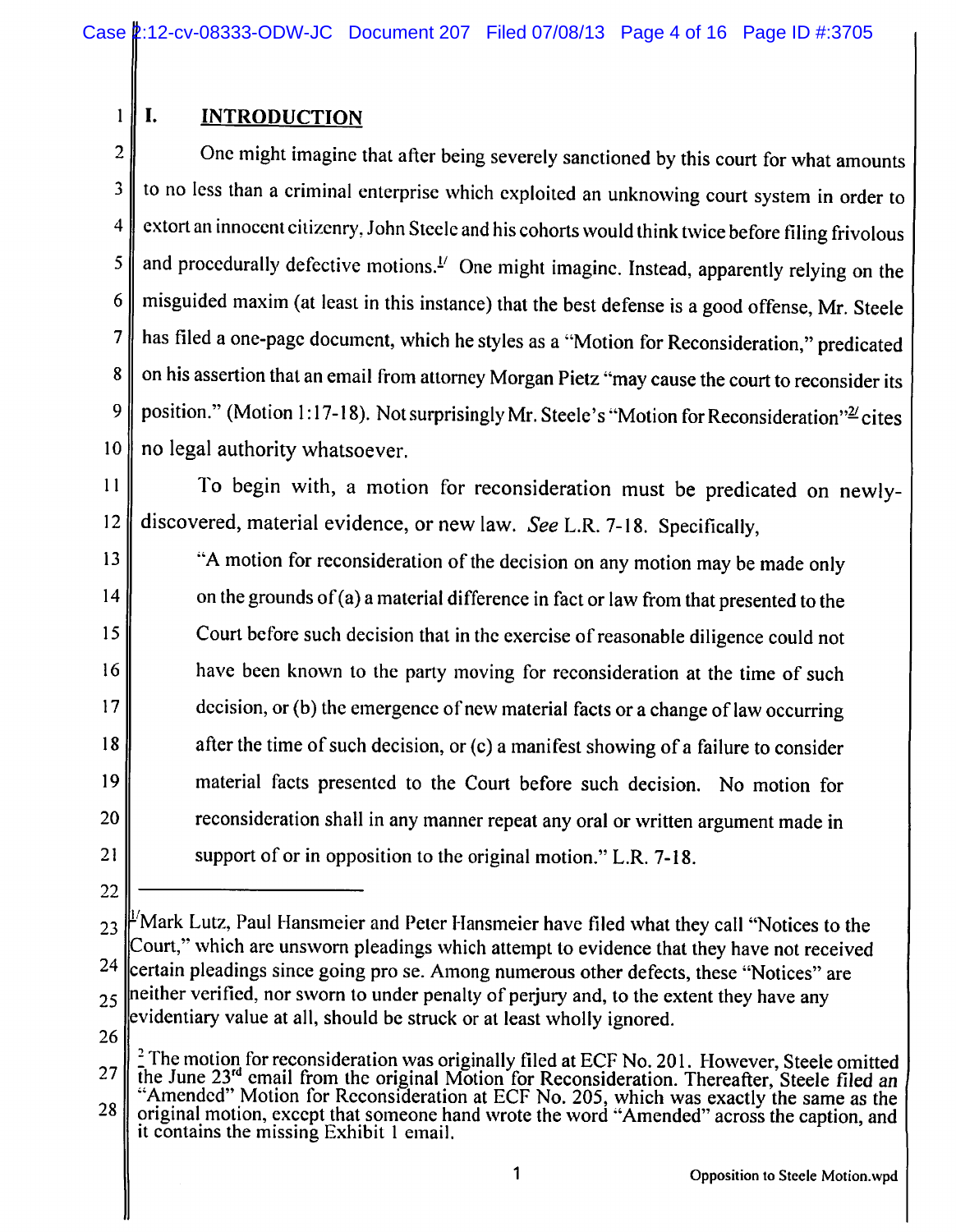But Mr. Steele makes no attempt to explain to the court in what manner the Pietz email  $\mathbf{1}$ constitutes "new evidence", or why Steele couldn't have obtained that "evidence" prior to filing  $\overline{2}$ the original "Emergency Motion to Vacate Orders and For Order to Show Cause" (ECF No. 197, 3  $\overline{\mathbf{4}}$  $6/21/13$ ) ("Motion to Vacate").

5 Mr. Steele's argument in the Motion to Vacate was that his due process rights were denied because, after going pro se on May 17, 2013, he was not served (by mail) with papers 6 filed by Pietz. His argument now on reconsideration is exactly the same, except for the addition  $\overline{7}$ of the June 23 email from Pietz to the Prenda parties. But the June 23 email does not contain 8 any new facts; it merely confirms what Steele argued on the Motion to Vacate. Moreover, the 9 evidence that Steele now urges as a basis for reconsideration was never disputed by Pietz, and  $10$ was presumably the exact evidence the Court considered when it summarily denied the Motion  $11$ to Vacate. A new email confirming an old fact is not the same as the disclosure of a new,  $12$ material fact. The latter is the standard for reconsideration, and the June 23<sup>rd</sup> email from Pietz 13 to Steele et al. Comes nowhere close to meeting that standard (see Section II below).  $14$ 

In the Motion to Vacate, Steele's "evidence" was that Pietz supposedly "submitted scores 15 of papers... without serving him." (Motion to Vacate 1:15-16-bolding added). In the Motion 16 for Reconsideration, he similarly argues that "Pietz and Ranallo have fraudulently invoked the  $17$ 18 Court's coercive power by filing requests for relief without notifying [Steele] and others." But the truth is that since Steele and his contingent went pro se around May 16, 2013, Pietz has filed 19 two documents which were served by CM/ECF only. Neither of the documents at issue were 20 "requests for relief;" rather, they were an *opposition* to Paul Hansmeier's motion for approval 21 22 of the bond (ECF No. 175. 6/3/2013) and an *opposition* to Prenda Law, Inc.'s motion for reconsideration on the bond (ECF Nos. 183 and 184, 6/13/2013). 23

Moreover, as shown below, it is actually Steele and his fellow conspirators who are in 24 violation of the Court's rules respecting the notification of change of contact information. See 25 L.R. 83-2.4. When those parties completed Substitution of Attorney forms releasing their special 26 27 counsel, they declined to provide email addresses, fax numbers, and telephone numbers, as required by rule. See id.; ECF No. 143-1 (Steele's Proposed Order on Request for Approval of 28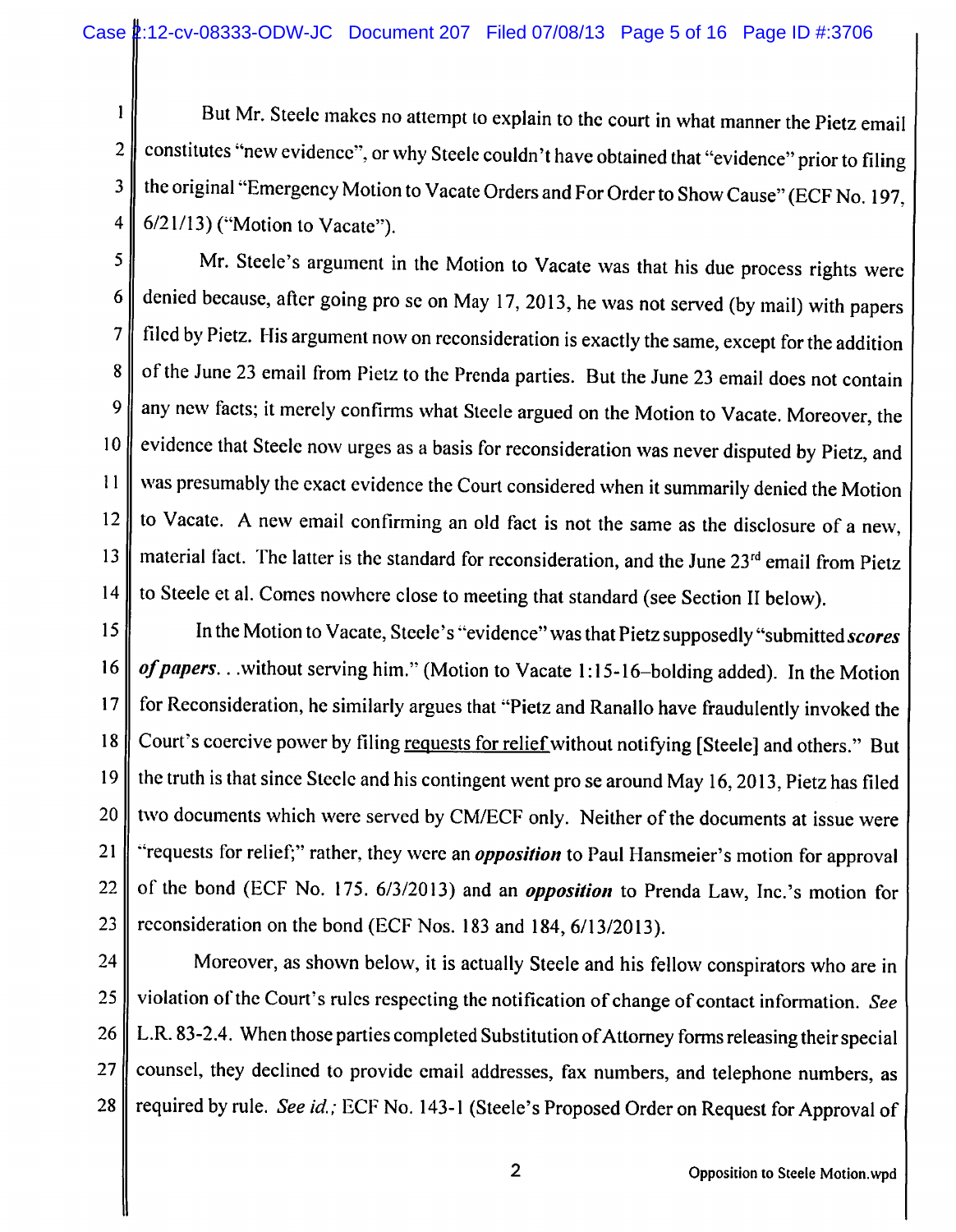Substitution of Attorney) $\frac{3}{2}$  (see Section III below).

Exacerbating the frivolousness of Steele's motion is that Steele apparently once again has  $\overline{2}$ submitted a doctored document and engaged in intentional misrepresentations to this court in 3 furtherance of the motion (see Section IV below).  $\overline{4}$ 

Although already sanctioned by this court, it is clear that neither Steele nor his contingent 5 have learned their lesson. As frivolous as Steele's motion is, Pietz and Ranallo were compelled 6 to retain outside counsel to defend it. Pietz and Ranallo should be compensated for having to  $7\overline{ }$ respond to this baseless motion through the court's issuance, on its own initiative, of an OSC re: 8 Sanctions or, alternatively, through the court's setting of a hearing date for Pietz and Ranallo to 9 have their Rule 11 sanctions motion heard (see Section V below). 10

 $11$ 

 $\mathbf{1}$ 

It must be said: finally, enough is enough!

# 12

 $13$ 

### MOVING PARTY'S MOTION FOR RECONSIDERATION IS IMPROPER  $II.$ BECAUSE IT FAILS TO PRESENT ANY NEW EVIDENCE

The Federal Rules of Civil Procedure do not expressly recognize motions for  $14$ "reconsideration" Rather, such motions are treated as motions to alter or amend a judgment or 15 order under Rule 59(e), or motions for relief from judgments or orders under Rule 60(b). 16 Steele's motion would arguably fall into the former category.  $17$ 

It is axiomatic that motions for reconsideration are not vehicles for relitigating old issues, 18 unless the arguments or evidence was not available earlier. Sigsworth v. City of Aurora, 487 19 F.3d 506, 512 (7<sup>th</sup> Circuit, 2007); National Ecological Found. v. Alexander, 496 F.3d 466, 477 20  $(6<sup>th</sup> Cir., 2007).$ <sup>4/</sup> 21

"Reconsideration under Rule 59(e) is appropriate 'if the district court (1) is presented with newly discovered evidence, (2) committed clear error or the initial decision was manifestly unjust, or (3) if there is an intervening change in the

25

22

23

<sup>26</sup>  $\frac{3}{2}$  Steele declines to provide phone, email and fax. Some of the others just miss one or two categories of information. 27

<sup>&</sup>lt;sup>1</sup>/See also, *Wallis v. J.R. Simplot Co.*, 26 F.3d 885, 892 n. 6 (9<sup>th</sup> Cir. 1994): "Evidence is not newly discovered if it was in the party's possession at the time of summary judgment or could have been discovered with 28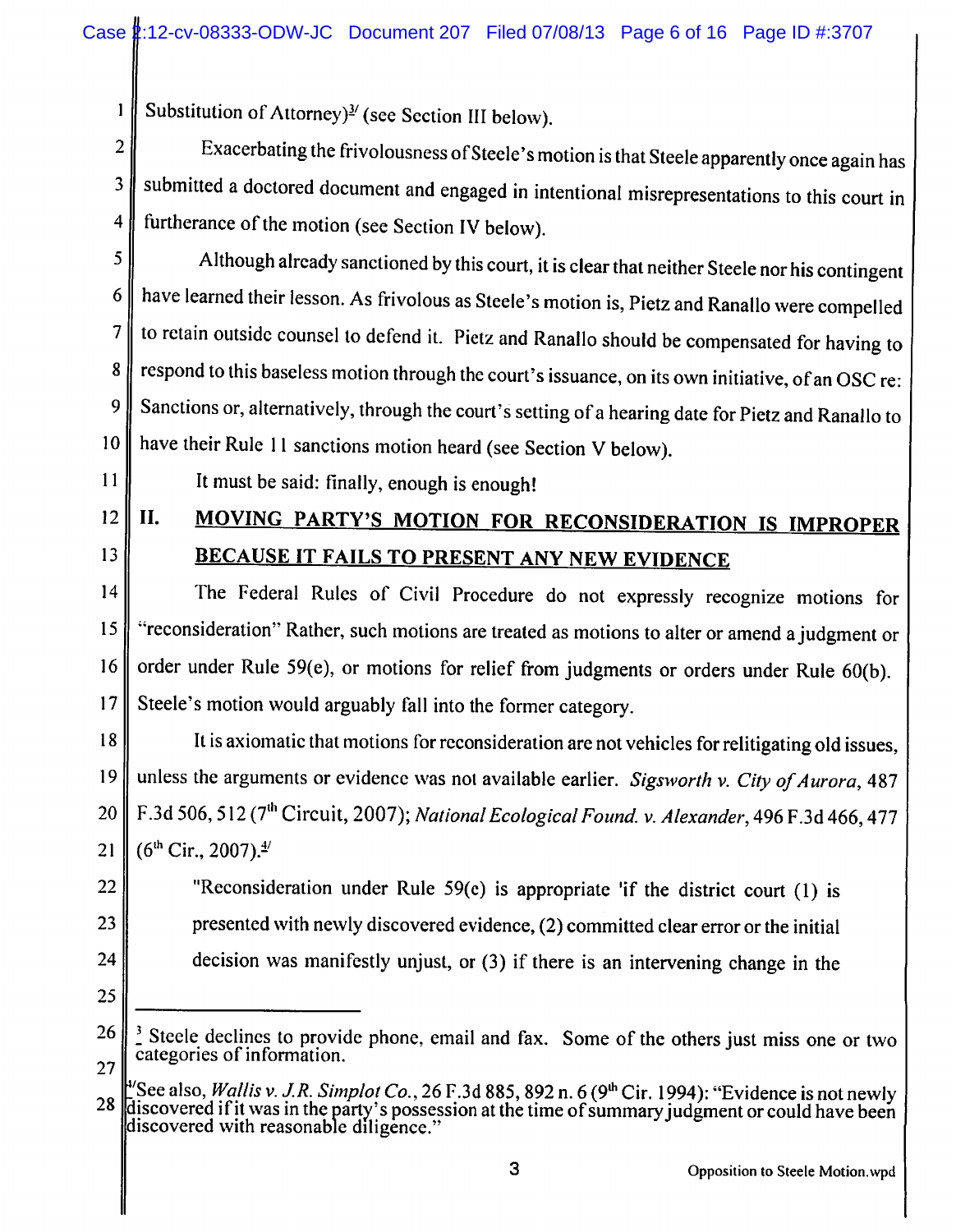controlling law." Ausmus, 2009 WL 2058549, \*2 (quoting School Dist. No. 1J, Multnomah County, Oregon v. ACandS, Inc., 5 F.3d 1255, 1263 (9th Cir. 1993).

3  $\overline{4}$ 

1

 $\overline{2}$ 

Rule 59(e) provides for an "extraordinary remedy, to be used sparingly in the interests of finality and conservation of judicial resources." Kona Enterprises, Inc. v. Estate of Bishop, 229 5 F.3d 877, 890 (9th Cir. 2000). See also Ausmus, 2009 WL 2058549, \*2 ("A Rule 59(e) motion 6 'should not be granted absent highly unusual circumstances") (quoting 389 Orange St. Partners  $\overline{7}$ v. Arnold, 179 F.3d 656, 665 (9th Cir. 1999)). 8

9

"A motion to reconsider is not another opportunity for the losing party to make its strongest case, reassert arguments, or revamp previously unmeritorious arguments." Ausmus  $v$ .  $10$ Lexington Ins. Co., 2009 WL 2058549, \*2 (S.D. Cal. 2007). This rule reflects the Court's interest  $11$ in "preserving dwindling resources and promoting judicial efficiency." Costello v. United States  $12$ Gov't, 765 F.Supp. 1003, 1009 (C.D.Cal 1991).  $13$ 

Steele's "new" evidence is an email sent by Pietz on June 23, 2013 which Steele argues  $14$ "admits that (Pietz) has not served any of the *pro se* persons in this case with any papers." 15 (Motion 1:18-19). $5/$  But, of course, Steele knew at the time he filed his initial Motion to Vacate 16 on June 21, 2013 that papers were being filed by Pietz and others (including apparently by this  $17$ court) that were only served through the court's e-filing system. Indeed, in his Motion to Vacate 18 Steele specifically asserts that "the conclusion that attorneys Pietz and Ranallo failed to serve 19 20 their papers on the pro se litigants is supported by the Declaration of Morgan E. Pietz Re: Fees and Costs (ECF 102). In his declaration Mr. Pietz conspicuously declines to seek recovery for 21 services with respect to pro se persons." (Motion to Vacate 2: 24-27). 22

23

It is accordingly beyond cavil that Steele knew prior to filing his Motion to Vacate, and that he specifically asserted therein, that Pietz failed to serve him documents after he went pro 24

 $\frac{5}{3}$  From this pleader's vantage point Pietz' email can only be considered the exercise of a professional  $26<sup>1</sup>$ courtesy towards opposing counsel. "Having been alerted to the problem" (that Steele and his colleagues were supposedly no longer receiving ECF filings) Pietz states that, if only he had been previously advised,

the would "have been happy to get that taken care of that for you." He then states that his secretary will 27 henceforth serve Stecle and the others with paper copies of future filings and offers to do so by email since the mailing costs "are likely to be taxed as part of the bond" which Steele and the others have just 28 posted.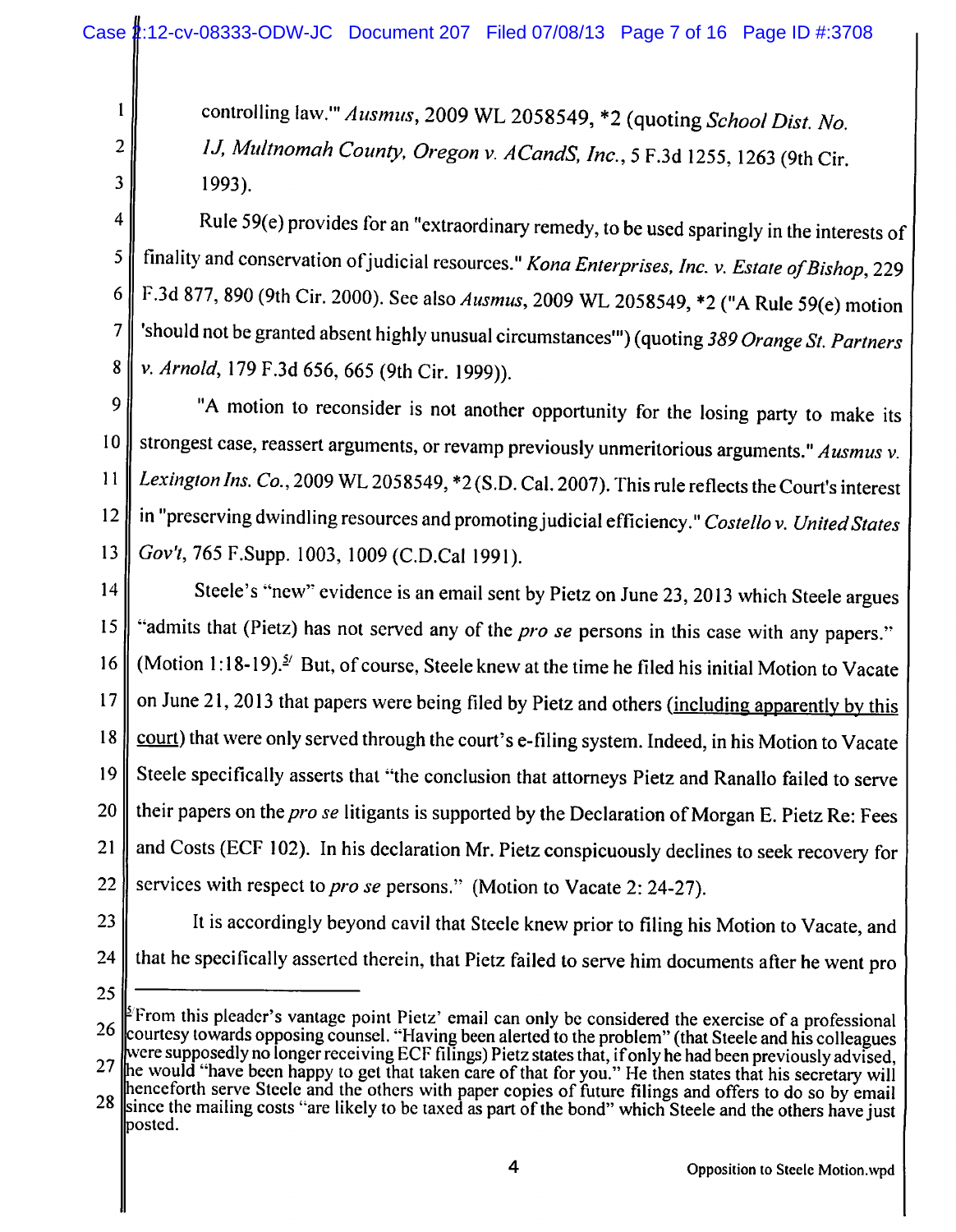se, other than electronically. Pietz' June 23<sup>rd</sup> email, although sent after the Motion to Vacate was  $\mathbf{I}$ filed and denied, does not even remotely constitute "new" evidence. At best, it is a reaffirmation  $\overline{2}$ of the basis of Steele's initial motion. Accordingly, the motion is improper and for that reason  $3<sup>1</sup>$ alone must be denied out of hand by the court.  $\overline{4}$ 

- 5
- 6

17

20

21

22

23

24

25

26

27

28

## STEELE HAS VIOLATED HIS DUTY TO MAINTAIN UPDATED CONTACT III. **INFORMATION WITH THE COURT**

All litigants, including pro se litigants, must provide the Court and all parties with full  $\overline{7}$ contact information, including telephone and email address, 8

"Dismissal - Failure of Pro Se Plaintiff to Keep Court Apprised of 9  $10<sup>10</sup>$ Current Address. A party proceeding pro se shall keep the Court and opposing parties apprised of such party's current address and telephone  $11$ number, if any, and e-mail address, if any. If mail directed by the Clerk to  $12<sup>2</sup>$ a pro se plaintiff's address of record is returned undelivered by the Postal 13 Service, and if, within fifteen (15) days of the service date, such plaintiff 14 fails to notify, in writing, the Court and opposing parties of said plaintiff's 15 current address, the Court may dismiss the action with or without prejudice for 16 want of prosecution." L.R. 41-6.

### Further, in the event of a change in a pro se litigants contact information, he or she must 18 update the Court and serve notice on all parties in any pending actions, 19

"Notification of Change of Name, Address, Firm Association, Telephone Number, Facsimile Number or E-Mail Address. . . An attorney who is a member of the bar of this Court or who has been authorized to appear in a case in this Court, and any party who has appeared pro se in a case pending before the Court, and who changes his or her name, office address (or residence address, if no office is maintained), law firm association (if any), telephone number, facsimile number, or e-mail address must, within five (5) days of the change, notify the Clerk of Court in writing. If any actions are currently pending, the attorney or party must file and serve a copy of the notice upon all parties."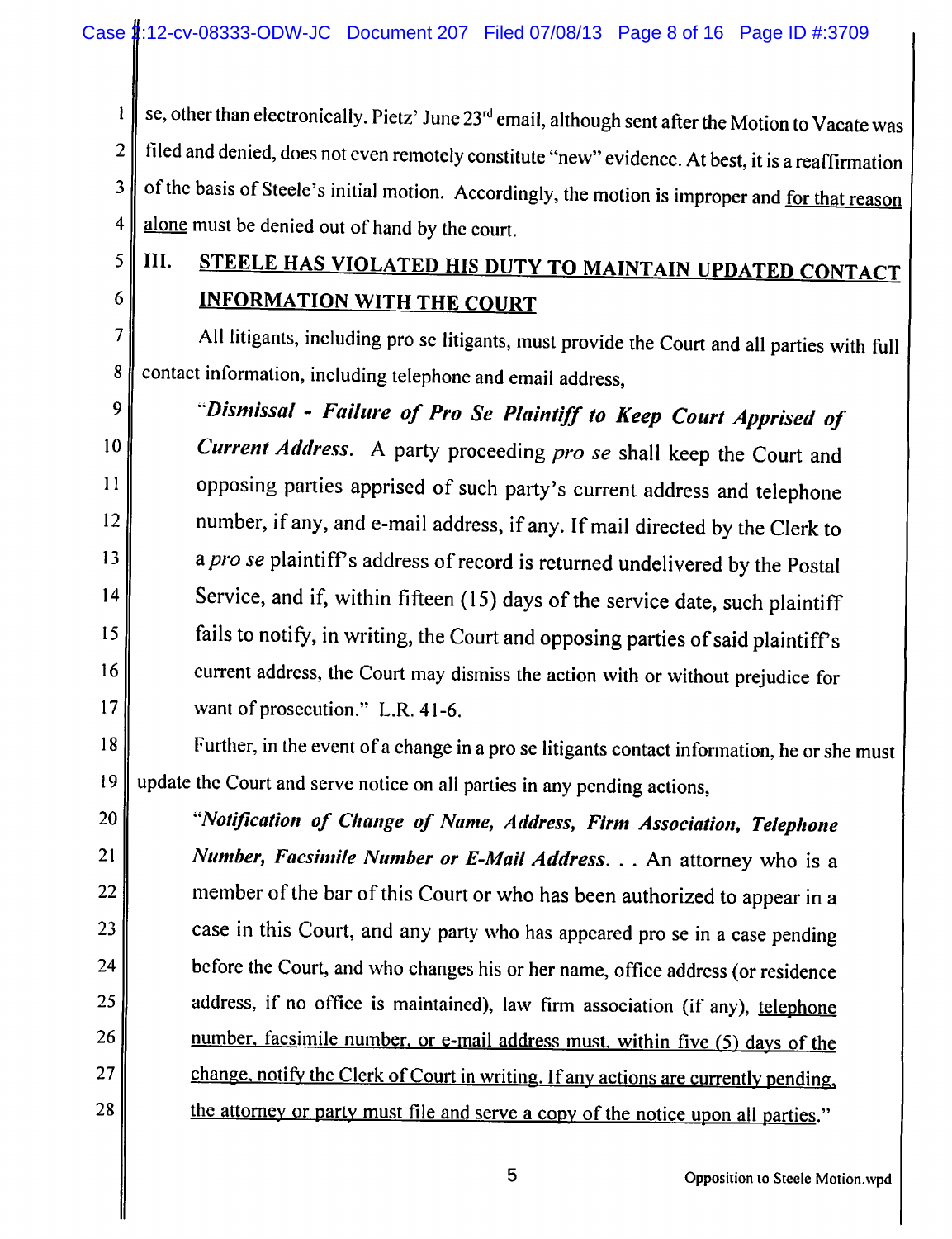L.R. 83-2.4 (underlining added).

 $\overline{2}$ As evidenced by his motion to substitute in pro se, in the place of prior special counsel (who was registered for CM/ECF service) John Steele has not provided this Court, or the  $\overline{3}$ putative Doe defendant with complete contact information. ECF No. 143-1. Steele omits his  $\overline{\mathbf{4}}$ telephone number, email address, and fax number, although he surely has one of each. Id. 5 Steele, after all, is still an attorney, and is required to maintain that kind of information with the 6 Illinois Attorney Registration & Disciplinary Commission.<sup>6/</sup>  $\overline{7}$ 

Moreover, Steele himself has submitted evidence to this Court definitively establishing 8 that he maintains at least the email address: johnlsteele@gmail.com. Specifically, in his **Q** "Amended" Motion For Reconsideration (ECF No. 205, pp. 6-7), Steele for the first time  $10$ attaches as Exhibit 1 the email which he omitted from the original Motion for Reconsideration  $11$ (ECF No. 201), and which he swears, under penalty of perjury, that he received at the said email 12 Steele's submission of the June 23<sup>rd</sup> email confirms that he does in fact have an 13 address. email account he has used recently, and that he is therefore in violation of L.R. 41-6 and L.R. 14 83-2.4, for failing to provide that email address to the Court and to all parties. Similarly, Steele's 15 Illinois ARDC page lists a phone number; so he has one of those too, which he has also 16 neglected to provide to the Court or the parties. There can be little doubt that he also has a fax 17 number he failed to disclose. In view of Steele's violations of the local rule designed to facilitate 18 service of process, the instant motion is clearly brought in bad faith. 19

20

IV.

 $\mathbf{1}$ 

## MORE DOCTORED DOCUMENTS, MORE LYING

 $21$ 

#### **Purposefully Omitted Email Header on Steele's Exhibit 1**  $\mathbf{A}$ .

In view of Mr. Steele's sworn assertion that he actually did receive the June 23rd email 22 from Pietz, $\frac{\gamma}{2}$  it is thus surprising that the email in question, which was sent to 23 johnlsteele@gmail.com, immediately bounced back to sender from that address. (See Pietz 24 Dec'l., Exhibit 1). In light of the bounce-back, there are only two possibilities: (i) either Steele 25

 $\frac{6}{2}$  http://www.iardc.org/lawyersearch.asp.

<sup>&</sup>lt;sup>7</sup>Specifically, Steele avers, "Attached hereto as Exhibit A is a true and correct copy of an e-mail *I* received from Morgan E. Pietz on June 23, 2013." *See* ECF No. 205, p. 5 and Exhibit A 28 (underline added).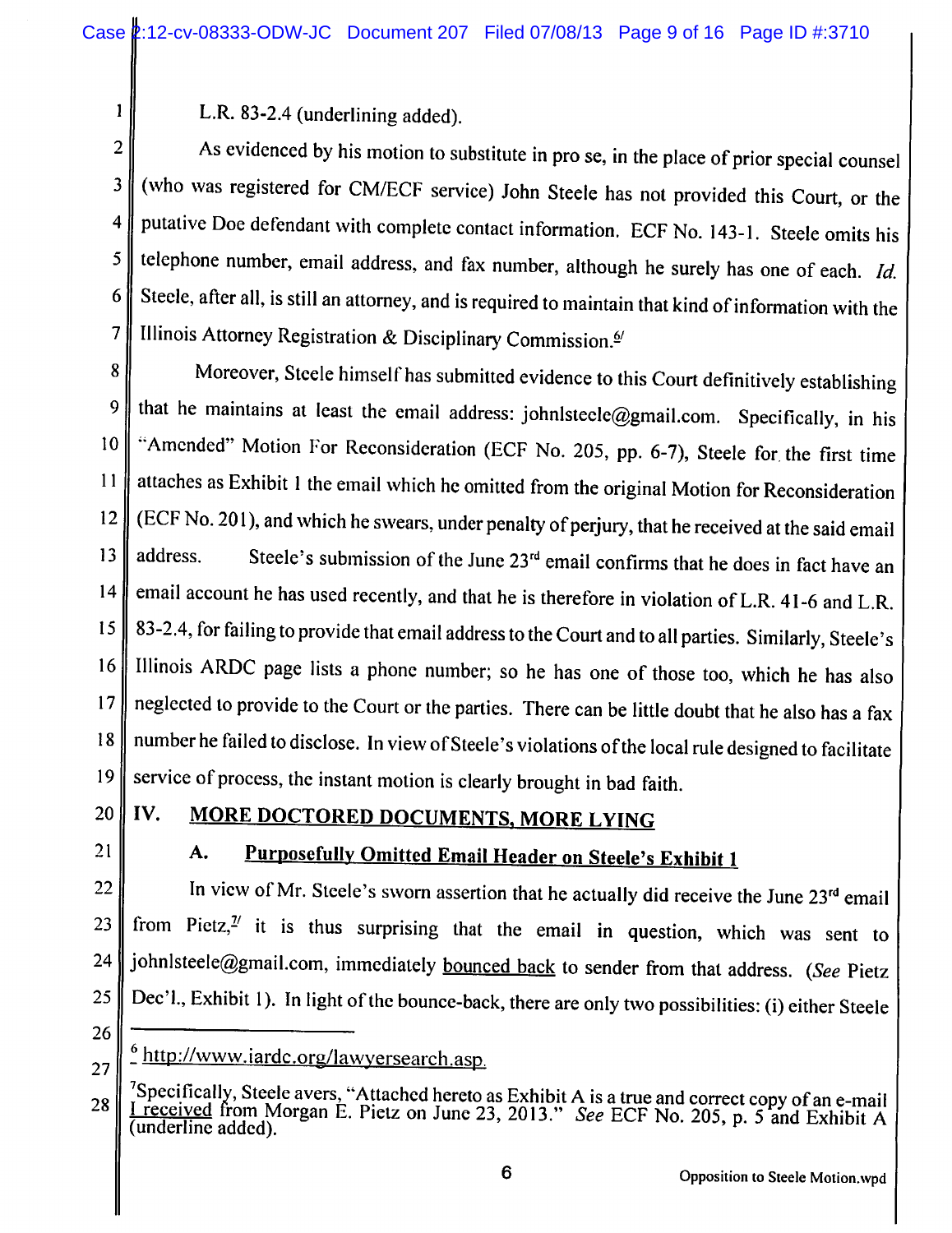has somehow configured his Gmail account to automatically respond with false "Delivery to the  $\mathbf{1}$ following recipient failed permanently" messages to all emails he receives, even though he  $\overline{2}$ actually does receive the messages; or (ii) as seems more probable, Steele did not receive the  $\mathbf{3}$ June 23<sup>rd</sup> email directly, but rather it was forwarded to him by one of his cronies who was also  $\overline{4}$ included on Pietz's email chain. A close look at the top of Steele's Exhibit A shows partial text 5 remnants<sup>8/</sup>, Moreover, the email is of an abnormally small size. Both of these facts strongly 6 suggest that a header has been cutoff at the top of the email to conceal how it was received. It  $\overline{7}$ seems apparent that Steele has purposefully omitted an email header, which would presumably 8 show one of his co-conspirators forwarding the June 23<sup>rd</sup> message from Pietz to whatever new 9 email address Steele is using nowadays.  $10$ 

 $11$ Since Steele's motion, as well as his sworn affidavit, tacitly rely upon the premise that he has not been in close contact with Paul Hansmeier, Paul Duffy, and counsel for Prenda Law, 12 Inc., about the bond issue since going pro se, one can certainly understand why he may have 13 been tempted to cut out the header showing him communicating with these people. In other  $14$ words, in what would seem to be a truly staggering—and foolish—bit of chutzpah, Steele 15 appears to have once again tried to slip a doctored document past this Court in the hopes of 16 getting his way.  $17$ 

Further, given that the johnlsteele@gmail.com email address was used by "someone" to 18 register certain Internet domain names to "Alan Cooper" at a Phoenix residence where Steele's 19 sister lived with Anthony Saltmarsh,<sup>9</sup> there can be little question as to why Steele might have 20 been tempted to discontinue using that account. Using that email address potentially links Steele 21 22 to criminal identity theft activity. However, thanks to his recent filing, Mr. Steele has now sworn, under penalty of perjury, that he has recently received email sent to 23 iohnlsteele@gmail.com, even though that may be perjury. 24

25 26

#### **Proof Steele Had Actual Notice on the Bond Issue B.**

- 27 <sup>8</sup> Above where it says "1 message."
- $\frac{9}{2}$  See Exhibit T previously filed at ECF No. 53-1, p. 53 (but not received into evidence). 28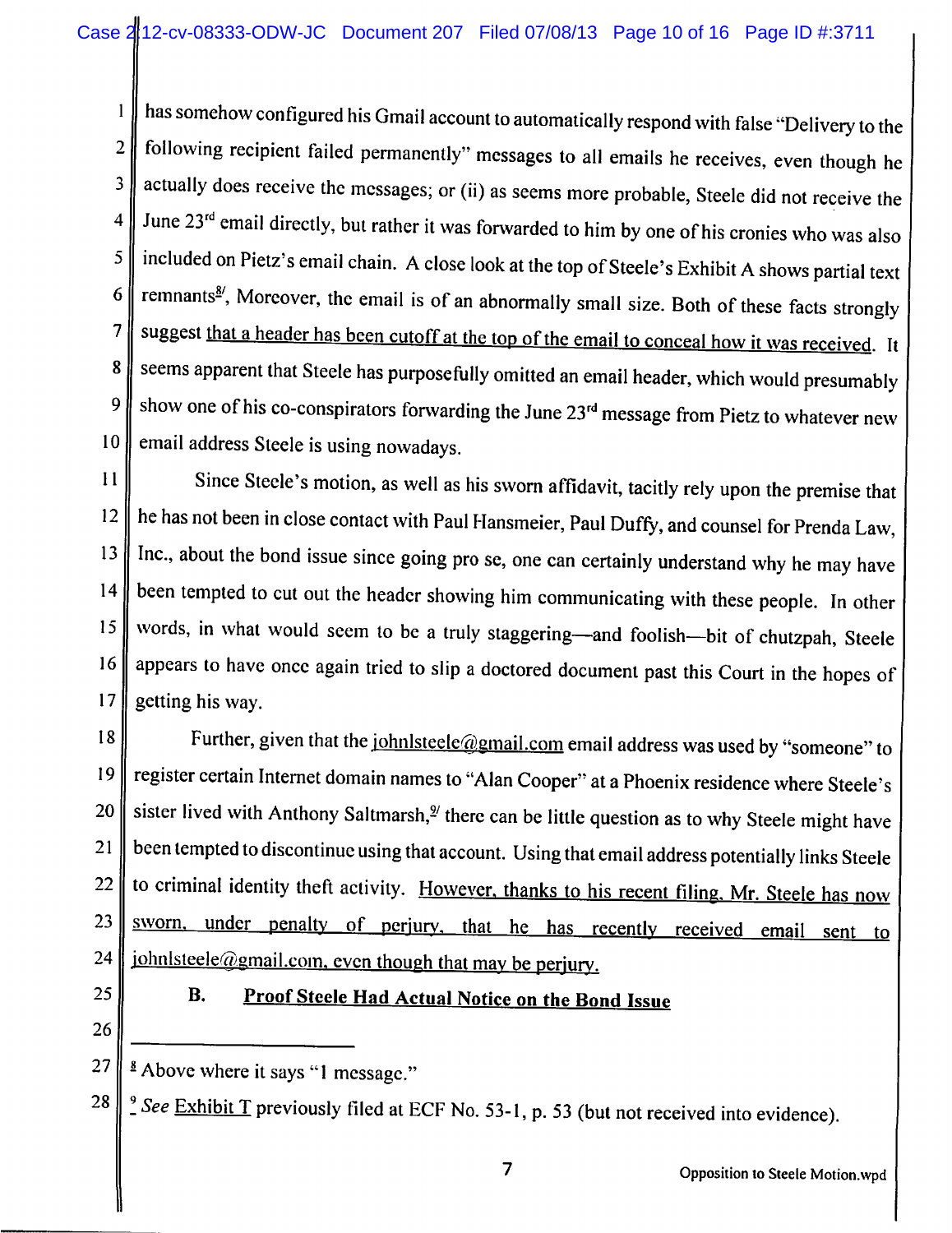Another email from Steele, on which he may have copied Pietz inadvertently, further and  $\mathbf{1}$ fatally undermines Steele's instant motion, and shows that the entire issue now before the Court  $\overline{2}$ 3 is (again) brought in bad faith. $10$ 

According to Steele's initial Motion to Vacate, filed June 21, 2013, Steele "recently  $\overline{4}$ reviewed the docket in this matter and was shocked to learn that attorneys Pietz and Ranallo have 5 been submitting scores of papers to the Court over the past month without serving [Steele]." 6 (emphasis added). Specifically, Steele points to two pleadings by Pietz (ECF Nos. 175 and 183)  $\overline{7}$ which Steele complains he had "not had an opportunity to respond to", namely papers where 8 Pictz and Ranallo:

10

 $11$ 

 $12$ 

13

9

"ask[ed] the Court to impose an enormous additional bond on Movant (ECF No.

175), to require Movant to consent to onerous bond conditions (id.), to have the Court strike plaintiff's complaint as a further sanction (ECF No. 183), and to define "Prenda parties" as including Mr. Gibbs (id.)" ECF No. 197, p. 3:11-15. $\frac{11}{1}$ 

However, through what may have been an inadvertent slip-up, there is compelling 14 evidence that Steele was actually aware, or should have been aware of ECF No. 175 (Pietz's 15 opposition to Duffy's motion to approve the initial bond) since at least June 14, 2013. On May 16 23, 2013, Paul Duffy filed his motion to have the bond he posted on behalf of all Prenda parties  $17$ other than Gibbs approved by this Court (ECF No. 171).<sup>12/</sup> On June 3, 2013, Pietz filed a 18 response asking that the bond be conditionally approved, subject to certain conditions, and 19 subject to the posting of an additional bond (ECF No. 175). It is this document, ECF No. 175, 20 from early June, which Steele would later say he was denied an opportunity to respond to. On 21 June 6, 2013, the Court entered the proposed order submitted with the response, conditionally 22 approving the bond, as requested by Pietz (ECF No. 176). On June 11, 2013, Prenda Law, Inc. 23

 $\frac{10}{10}$  The additional email also establishes that John Steele has also recently been *sending* emails from johnlsteele@gmail.com, not just *receiving* email at that address. 25

<sup>&</sup>lt;sup>11</sup>To the extent Steele's motion makes any sense, his complaint seems to be that he was not 26 served those two documents, both of which, as noted above, were oppositions to motions filed 27 by parties other than Steele, and both dealt with the bond issue.

<sup>&</sup>lt;sup>12</sup> Although this motion was file-stamped on May 23, 2013, it was not actually served via ECF until May 29, 2013. 28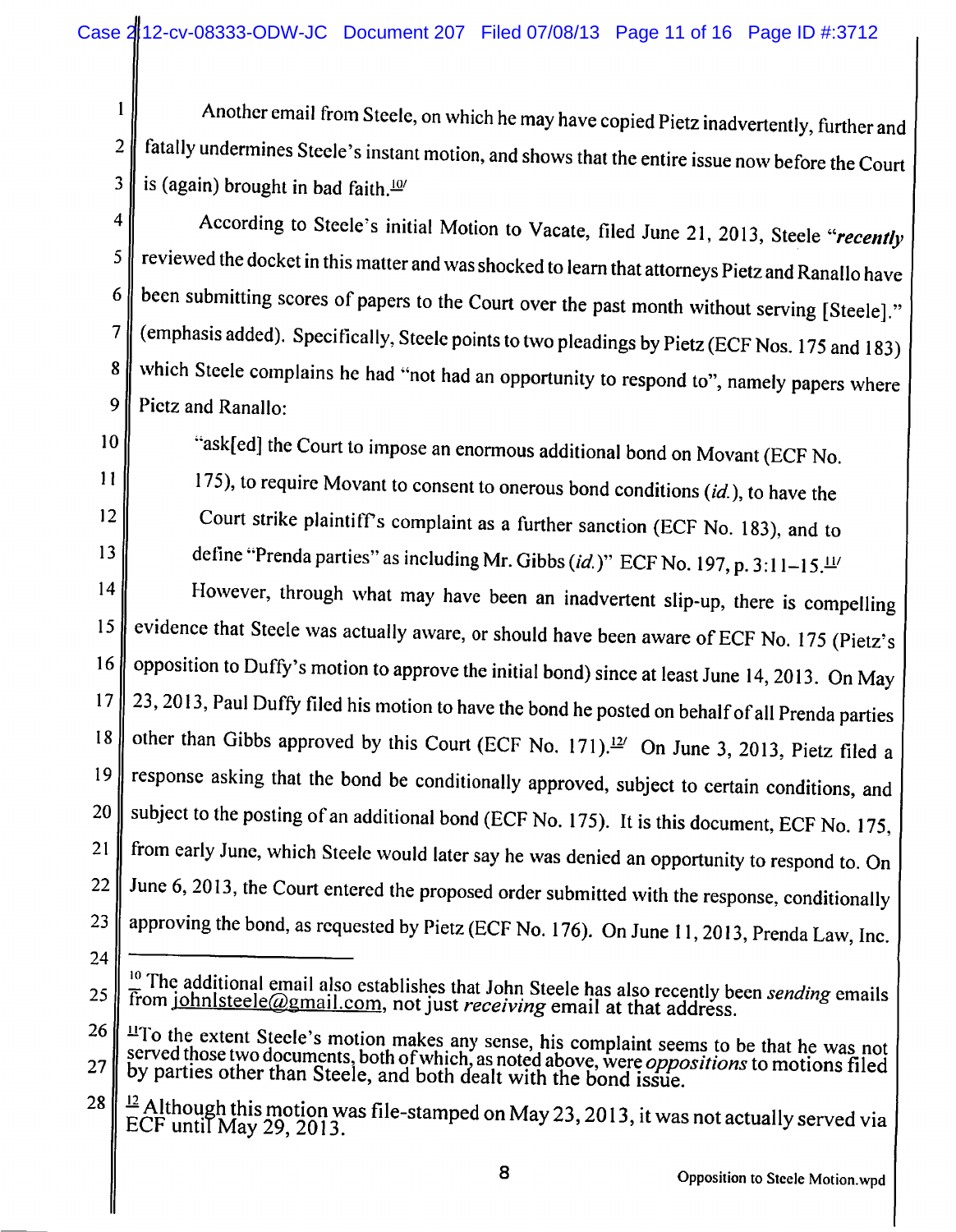through associate Philip Vineyard of the Kleindinst Firm, announced by email to all parties  $\mathbf{I}$ (including to johnlsteele@gmail.com) that they would be appealing the Court's order on the  $\overline{2}$ bond (i.e. appealing ECF No. 176) and filing an emergency motion seeking relief from the Ninth 3 Circuit on that issue. (Pietz Dec'l., Exhibit B.)  $\overline{\mathbf{4}}$ 

5

 $\overline{7}$ 

8

9

15

16

 $17$ 

18

19

By itself, the email from Philip Vineyard to Steele et al. Would have been sufficient to put Steele on notice of the fact that proceedings were underway in the District Court on the bond 6 issue. See id. at pp. 1-2. The fact that Prenda was appealing the issue would also have put Steele on notice that the bond proceedings had not gone as his similarly situated counterparts may have hoped. However, that is not all that happens on the email thread.

10 On June 14, 2013, at 9:54 AM, Mr. Vineyard circulated to all parties what he styled a "pre-executed version of Prenda Law's emergency motion to the Ninth Circuit" on the bond  $11$ issue.  $Id$ . at. p. 11.  $12$ 

13 About a half hour later, at 10:20 AM, John Steele wrote back to Mr. Vineyard, copying  $14$ Pietz, saying,

"Philip,

Great motion. On page 5, I want to take issue with the bottom of the page, right before footnote 23. No one that I am aware of (on our side) stated that Prenda or anyone else had a policy of demanding a settlement amount just low enough to avoid legal action. This is something the bad guys always claim."  $Id$ . at 14.

Vineyard then wrote back a few minutes later saying "Thanks, John. I shall amend the 20 motion to reflect this perspective."<sup>13</sup>/ Both the "pre-execution" version Vineyard circulated,  $21$ which Steele apparently reviewed and provided guidance on, as well as the final version 22 ultimately filed with the Ninth Circuit, extensively discuss Pietz's opposition to Duffy's motion 23

24

<sup>&</sup>lt;sup>13</sup> This obviously begs the question of why counsel for Prenda Law, Inc., whose "sole principal" is supposedly Paul Duffy is taking their marching orders from Steele, a party with which Prenda 26 likely has a conflict (particularly in view of Hansmeier's deposition testimony that obtaining the Alan Cooper signature was all Steele's doing). This email is further evidence that Steele and his associates have been in close coordination regarding the remaining litigation issues in this action, as well as in the 8 (at 27 28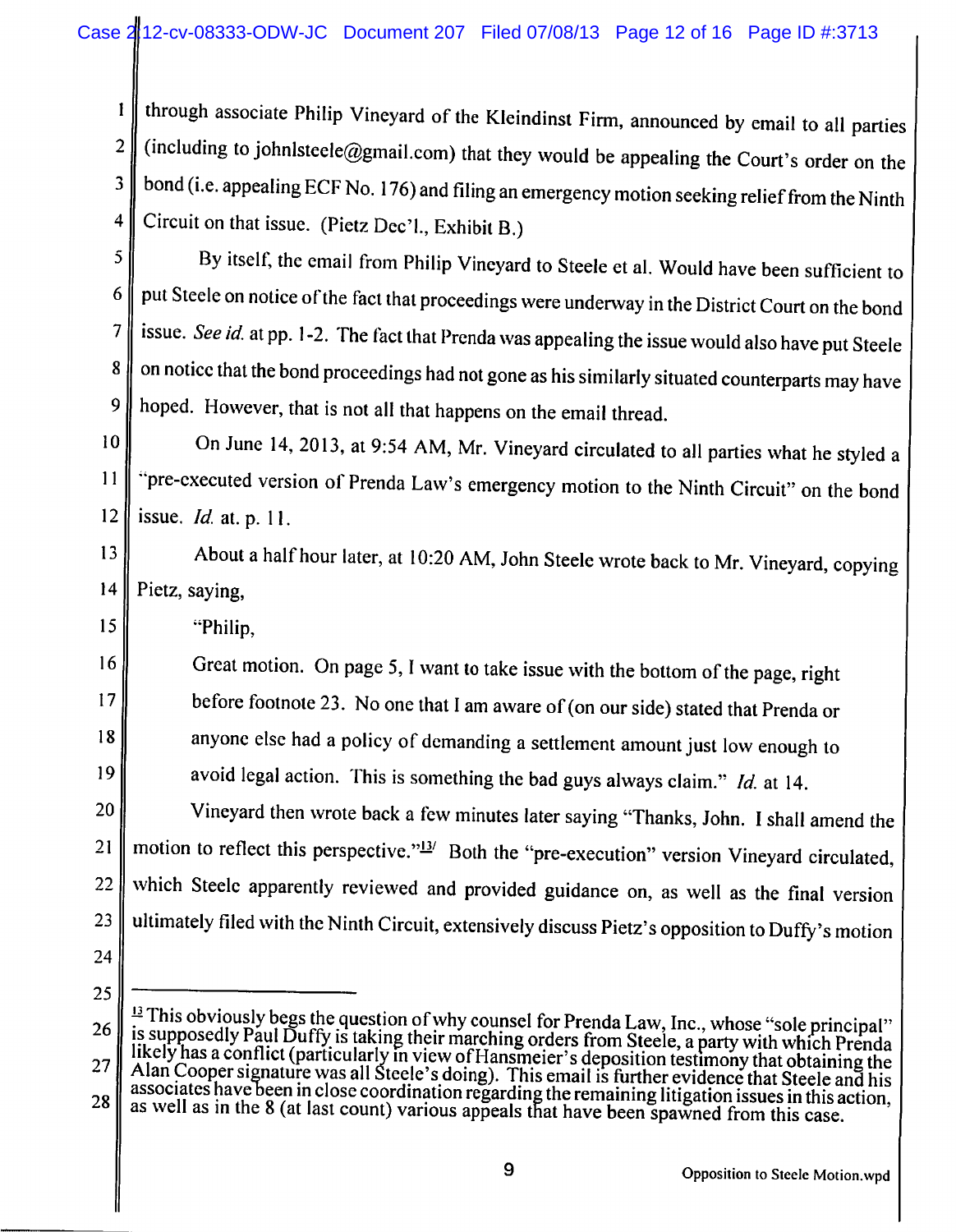to the approve the bond (ECF No.  $175$ )<sup> $14$ </sup> Clearly, Steele reviewed Vineyards motion on June  $\mathbf{1}$ 14, 2013, and Vineyard's motion discusses at length the opposition (i.e., ECF No. 175) to which  $\overline{2}$ Steele states he was denied an opportunity to respond because he was unaware of it. There can  $\mathbf{3}$ be no question that Steele had every opportunity to respond to Pietz's opposition, despite his  $\overline{4}$ false claims, which form the basis of his motion, to the contrary. 5

Further, Steele has known that there would be a dispute about the amount and conditions 6 of the bond since at least May 20, 2013. See ECF No. 175-2, pp. 1-5 (meet and confer email 7 from Pietz to Prenda parties, including to johnlsteele@gmail.com, which was ignored by all of  $\mathbf{8}$ them, except for some nonsensical ramblings from Mr. Duffy). 9

In view of all this evidence, it seems that Steele was just about as "shocked" about the  $10$ bond issue before this Court as Captain Renault was to find that gambling was going on at  $11$ Rick's Café Americain. (See Cap't. Renault, Casablanca, Warner Bros. (1942)). The instant 12 motion is only the latest example of Steele's bad faith, and to the extent that Steele argues his 13 lack of actual knowledge of the bond litigation in this Court, he is clearly lying. 14

15

V.

## STEELE SHOULD BE SANCTIONED

Simply, the instant motion is frivolous in the extreme both procedurally and factually, and 16 has been a waste of time for all concerned. Moreover, it is not the first frivolous motion that  $17$ attempts to sanction Pietz that the Prenda parties have filed in this case. See ECF No. 22 (motion 18 to sanction Pietz). Despite the baselessness of the motion, Pietz and Ranallo were compelled 19 to engage outside counsel to defend them in this matter. Simply, Steele should pay the tab. He 20 has repeatedly demonstrated that he holds this Court in low esteem, that he will flout the rules, 21 and engage in bad faith of the very worst kind. No sanction is too severe. 22

23

Both of Steele's motions fulfill the requirements of Fed. Rules Civ. Pro, Rule 11(b) (1 through 4). The motions were brought to harass, delay and unreasonably increase the cost of 24 litigation; are not warranted by existing law (improper motion to reconsider), and have no 25

<sup>&</sup>lt;sup>14</sup> A copy of the "pre-execution" version circulated by Vineyard and reviewed by Steele is attached to the Pietz Dec'l. as **Exhibit 3**. The final, as-filed version of the appellate motion is available at Ninth Circuit No 27 28 incorporation of Mr. Steele's comments, there do not appear to be any other differences between the two versions.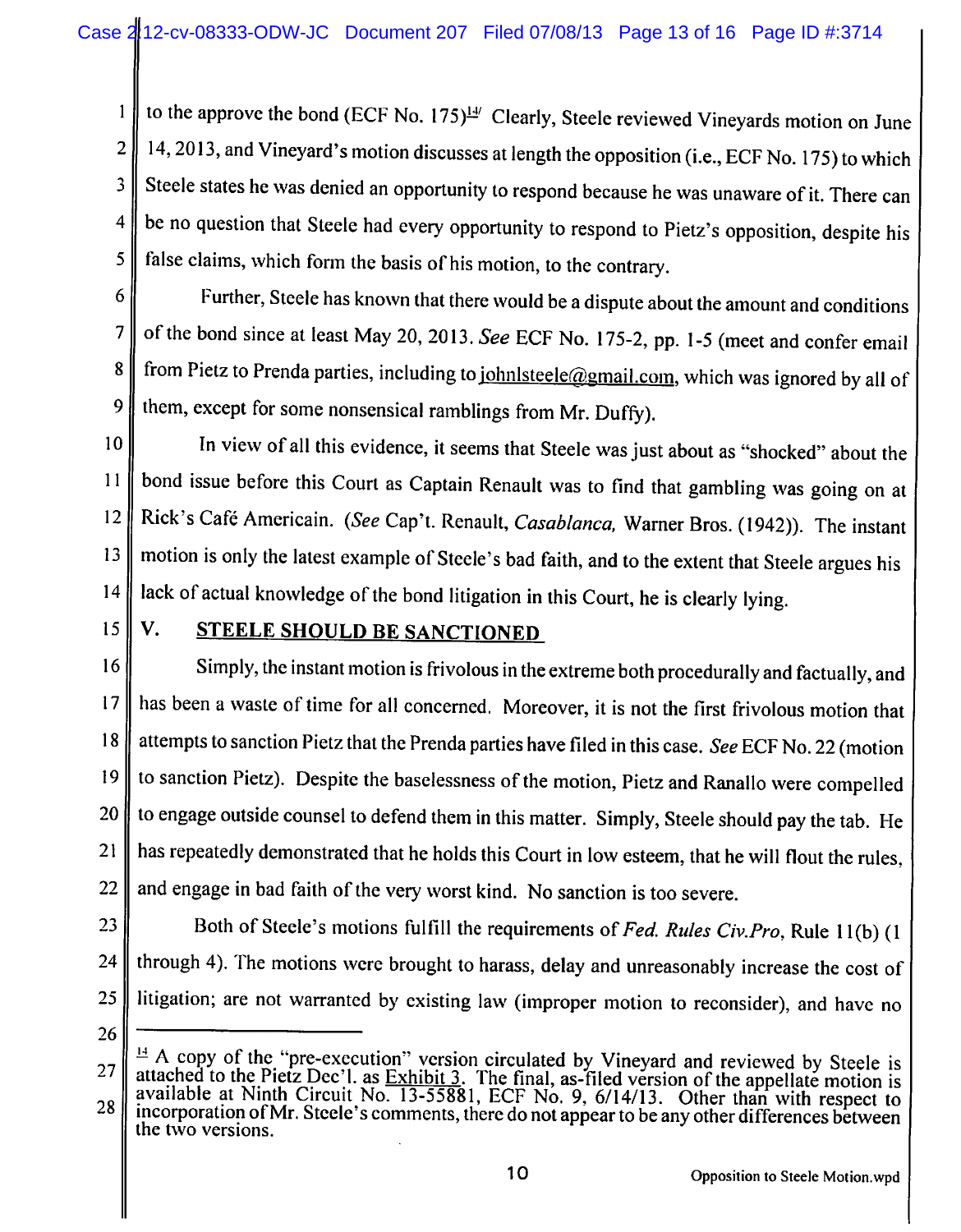|                | Case 2:12-cv-08333-ODW-JC Document 207 Filed 07/08/13 Page 14 of 16 Page ID #:3715              |
|----------------|-------------------------------------------------------------------------------------------------|
| 1              | evidentiary support whatsoever.                                                                 |
| $\overline{2}$ | Based thereon, Pietz respectfully requests that this court, pursuant to its own initiative,     |
| 3              | set an Order to Show Cause hearing for Steele to show why his conduct in filing both motions    |
| 4              | is not a violation of Rule 11(b) or, alternatively, set a date for Pietz and Ranallo to bring a |
| 5              | motion for sanctions against Steele.                                                            |
| 6              | VI.<br><b>CONCLUSION</b>                                                                        |
| 7              | Based on the foregoing, Attorneys Morgan Pietz and Nicholas Ranallo respectfully                |
| 8              | request that this court deny John Steele's Motin to Vacate in it's entirety and set an OSC Re:  |
| 9              | Sanctions as requested herein.                                                                  |
| 10             |                                                                                                 |
| 11             | DATED: July 8, 2013.<br><b>HELLER &amp; EDWARDS</b>                                             |
| 12             |                                                                                                 |
| 13             | By: /s/Lawrence E. Heller                                                                       |
| 14             | Lawrence E. Heller<br>Attorney for Morgan Pietz and Nicholas Ranallo                            |
| 15             |                                                                                                 |
| 16             |                                                                                                 |
| 17             |                                                                                                 |
| 18             |                                                                                                 |
| 19             |                                                                                                 |
| 20             |                                                                                                 |
| 21             |                                                                                                 |
| 22             |                                                                                                 |
| 23             |                                                                                                 |
| 24             |                                                                                                 |
| 25<br>26       |                                                                                                 |
| 27             |                                                                                                 |
| 28             |                                                                                                 |
|                |                                                                                                 |
|                |                                                                                                 |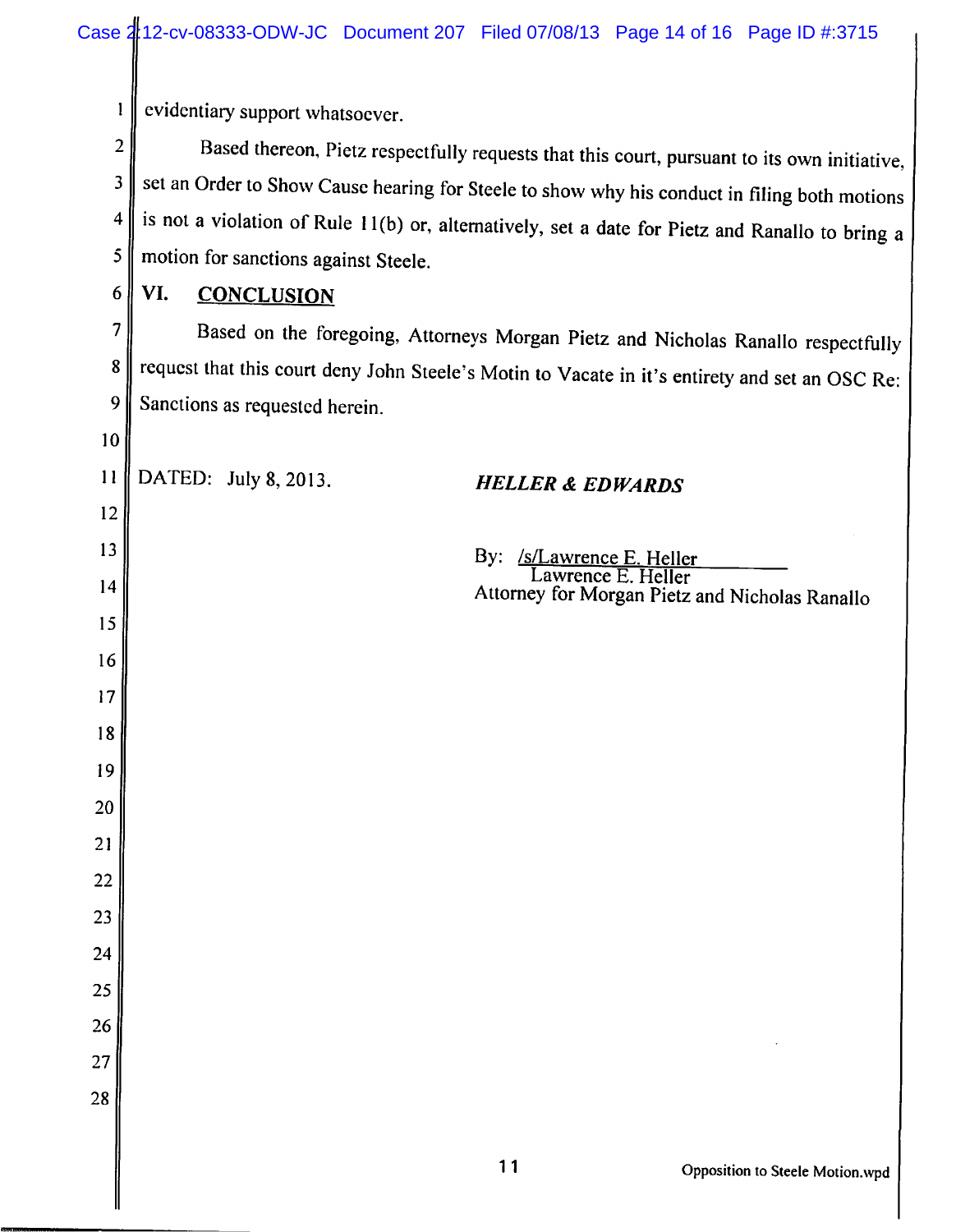|                | Case $2\frac{1}{2}$ 12-cv-08333-ODW-JC Document 207 Filed 07/08/13 Page 15 of 16 Page ID #:3716                                                                                                                                                                         |
|----------------|-------------------------------------------------------------------------------------------------------------------------------------------------------------------------------------------------------------------------------------------------------------------------|
|                |                                                                                                                                                                                                                                                                         |
| 1              | <b>PROOF OF SERVICE</b>                                                                                                                                                                                                                                                 |
| $\overline{2}$ | STATE OF CALIFORNIA, COUNTY OF LOS ANGELES                                                                                                                                                                                                                              |
| 3              | I declare that I am over the age of eighteen (18) years and not a party to this action. My                                                                                                                                                                              |
| 4<br>5         | business address is 9454 Wilshire Boulevard, Fifth Floor, Beverly Hills, California, and I am<br>employed in the office of a member of the bar of this Court at whose direction this service was<br>made.                                                               |
| 6              | On July 8, 2013, I served the foregoing document described as                                                                                                                                                                                                           |
| 7<br>8         | MEMORANDUM OF POINTS AND AUTHORITIES IN RESPONSE TO<br>STEELE'S MOTION FOR RECONSIDERATION AND<br><b>RELATED</b><br>"NOTICES"; COUNTER MOTION TO STRIKE AND FOR SETTING AN<br>OSC RE: SANCTIONS [ECF Nos. 201, 202, 203, 204, 205]                                      |
| 9              | on all interested parties in this action by placing a true and correct copy of the document in a<br>sealed envelope addressed as follows:                                                                                                                               |
| 10             | SEE PROOF OF SERVICE LIST                                                                                                                                                                                                                                               |
| 11             | ⊠<br>BY MAIL as follows: I am "readily familiar" with the firm's practice of collection and                                                                                                                                                                             |
| 12             | processing of correspondence for mailing with the United States Postal Service. I know<br>that the correspondence was deposited with the United States Postal Service on the same                                                                                       |
| 13<br>14       | day this declaration was executed in the ordinary course of business. I know that the<br>envelope(s) was (were) sealed, and with postage thereon fully prepaid, placed for<br>collection and mailing on this date in the United States Mail at Los Angeles, California. |
| 15             | α<br>BY PERSONAL SERVICE as follows: I caused such envelope(s) to be delivered by<br>hand to the addressee(s) by                                                                                                                                                        |
| 16             | Messenger Service.<br>Delivery was made to the attorney or at the attorney's office by leaving the documents,                                                                                                                                                           |
| 17             | in an envelope or package clearly labeled to identify the attorney being served, with a<br>receptionist or an individual in charge of the office, between the hours of nine in the<br>morning and five in the evening.                                                  |
| 18             | Ø<br>BY OVERNIGHT COURIER SERVICE as follows: I caused the above-referenced                                                                                                                                                                                             |
| 19             | for overnight courier service to<br>the addressee $(s)$ .                                                                                                                                                                                                               |
| 20             | ⊠<br>BY ELECTRONIC MAIL (email) as follows: I electronically filed the document(s)                                                                                                                                                                                      |
| 21             | with the Clerk of the Court by using the CM/ECF electronic filing system. Participants<br>in the case who are registered CM/ECF users will be served by the CM/ECF system.                                                                                              |
| 22             | Participants in the case who are not registered CM/ECF users will be served by mail or<br>by other means permitted by the court rules.                                                                                                                                  |
| 23             | I declare under penalty of perjury under the laws of the United States that the foregoing                                                                                                                                                                               |
| 24<br>25       | is true and correct and that this declaration was executed on July 8, 2013, at Beverly Hills,<br>California.                                                                                                                                                            |
| 26             |                                                                                                                                                                                                                                                                         |
| 27             | <u>/s/Cora Mayrina</u><br>Cora Mayrina                                                                                                                                                                                                                                  |
| 28             |                                                                                                                                                                                                                                                                         |
|                |                                                                                                                                                                                                                                                                         |